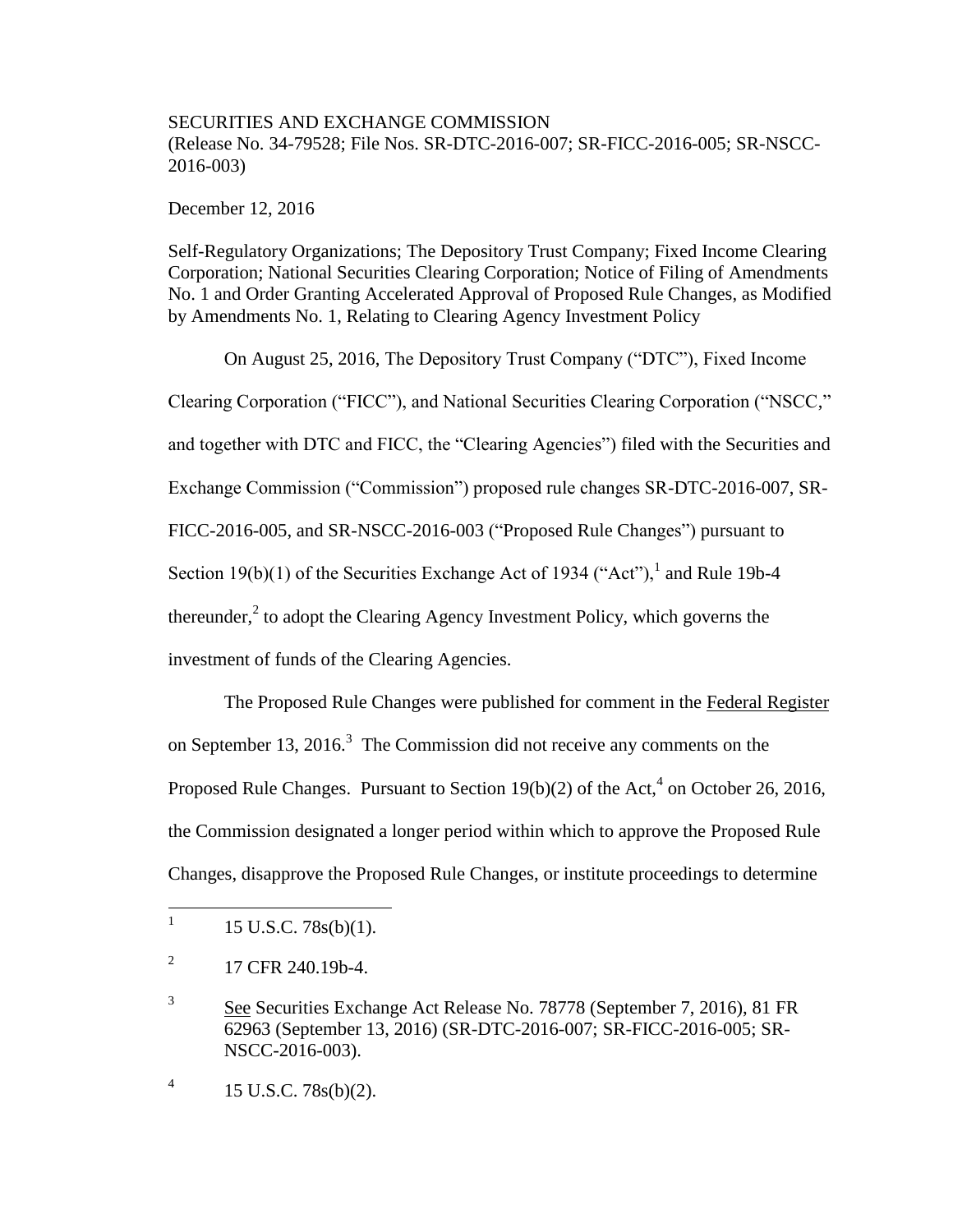whether to approve or disapprove the Proposed Rule Changes.<sup>5</sup> On December 7, 2016, DTC, FICC, and NSCC each filed Amendment No. 1 to their respective Proposed Rule Changes ("Amendments No. 1"), as discussed below. The Commission is publishing this notice to solicit comments on Amendments No. 1 from interested persons and is approving on an accelerated basis the Proposed Rule Changes, as modified by Amendments No.  $1<sup>6</sup>$ 

# I. Description of the Proposed Rule Changes and Notice of Filing of Amendments No. 1

As described by the Clearing Agencies, the Proposed Rule Changes, as modified

by Amendments No. 1, would adopt the Clearing Agency Investment Policy, which

would govern the management, custody, and investment of cash deposited to the

respective NSCC and FICC Clearing Funds and the DTC Participants Fund, $^7$  the

proprietary liquid net assets (cash and cash equivalents) of the Clearing Agencies, and

other funds held by the Clearing Agencies pursuant to their respective rules. Investment

 5 See Securities Exchange Act Release No. 79165 (October 26, 2016), 81 FR 75865 (November 1, 2016). The Commission designated December 12, 2016, as the date by which it should approve, disapprove, or institute proceedings to determine whether to approve or disapprove the Proposed Rule Changes.

<sup>&</sup>lt;sup>6</sup> Capitalized terms not defined herein are defined in the NSCC's Rules  $\&$ Procedures ("NSCC Rules"), DTC's Rules, By-laws and Organizational Certificate ("DTC Rules"), FICC's Mortgage-Backed Securities Division Clearing Rules ("MBSD Rules"), or FICC's Government Securities Division Rulebook ("GSD Rules"), as applicable, available at http://dtcc.com/legal/rulesand-procedures.

<sup>7</sup> The NSCC and FICC Clearing Funds, and the DTC Participants Fund are described further in the rules of each of the Clearing Agencies. See Rule 4 (Clearing Fund) of the NSCC Rules, Rule 4 (Participants Fund and Participants Investment) of the DTC Rules, Rule 4 (Clearing Fund and Loss Allocation) of the GSD Rules and Rule 4 (Clearing Fund and Loss Allocation) of the MBSD Rules. Supra, note 6.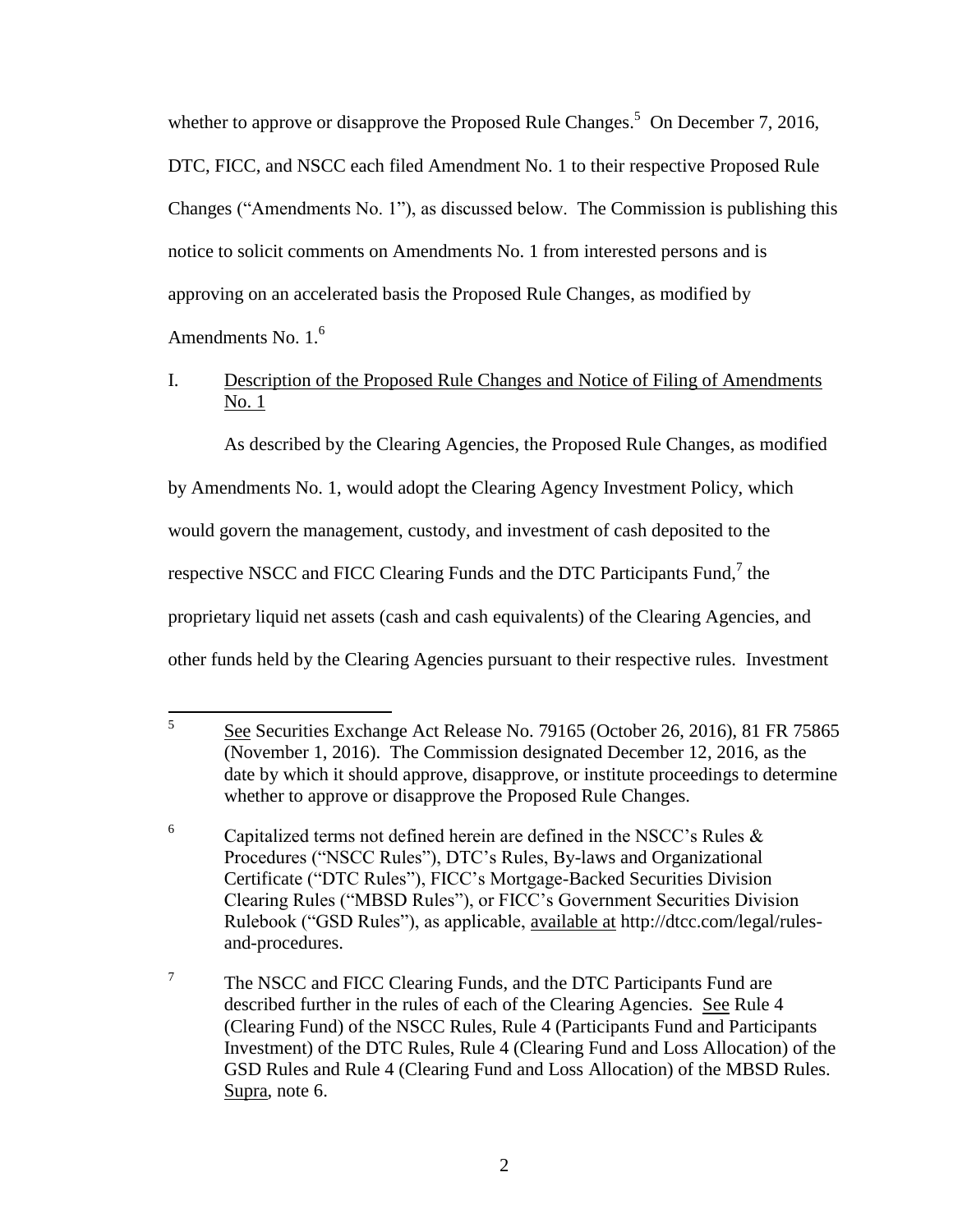of these funds was previously governed by the investment policy of The Depository Trust & Clearing Corporation ("DTCC"), which is the parent company of the Clearing Agencies.

The Clearing Agency Investment Policy would include, generally, a glossary of key terms, the roles and responsibilities of DTCC staff in administering the Clearing Agency Investment Policy, guiding principles for investments, sources of investable funds, allowable investments of those funds, limitations on such investments, authority required for those investments, and authority required to exceed established investment limits.

The Clearing Agency Investment Policy would be co-owned by DTCC's Treasury group ("Treasury")<sup>8</sup> and the Counterparty Credit Risk team ("CCR") within DTCC's Financial Risk Management group.<sup>9</sup> Additionally, the Clearing Agency Investment Policy would be reviewed annually and material changes would be required to be approved by the Board of Directors of each of NSCC, DTC, and FICC ("Boards"), or such other committee to which such authority may be delegated by the Boards from time to time. Future changes to the Clearing Agency Investment Policy would be subject to a subsequent rule filing and approval by the Commission.

 8 Treasury is a part of the DTCC Finance Department and is responsible for the safeguarding, investment, and disbursement of funds on behalf of the Clearing Agencies and in accordance with the principles outlined in the Clearing Agency Investment Policy.

<sup>9</sup> Among other responsibilities, DTCC's Financial Risk Management group (formerly known as DTCC's Enterprise Risk Management group) is generally responsible for the systems and processes designed to identify and manage credit, market, and liquidity risks to the Clearing Agencies.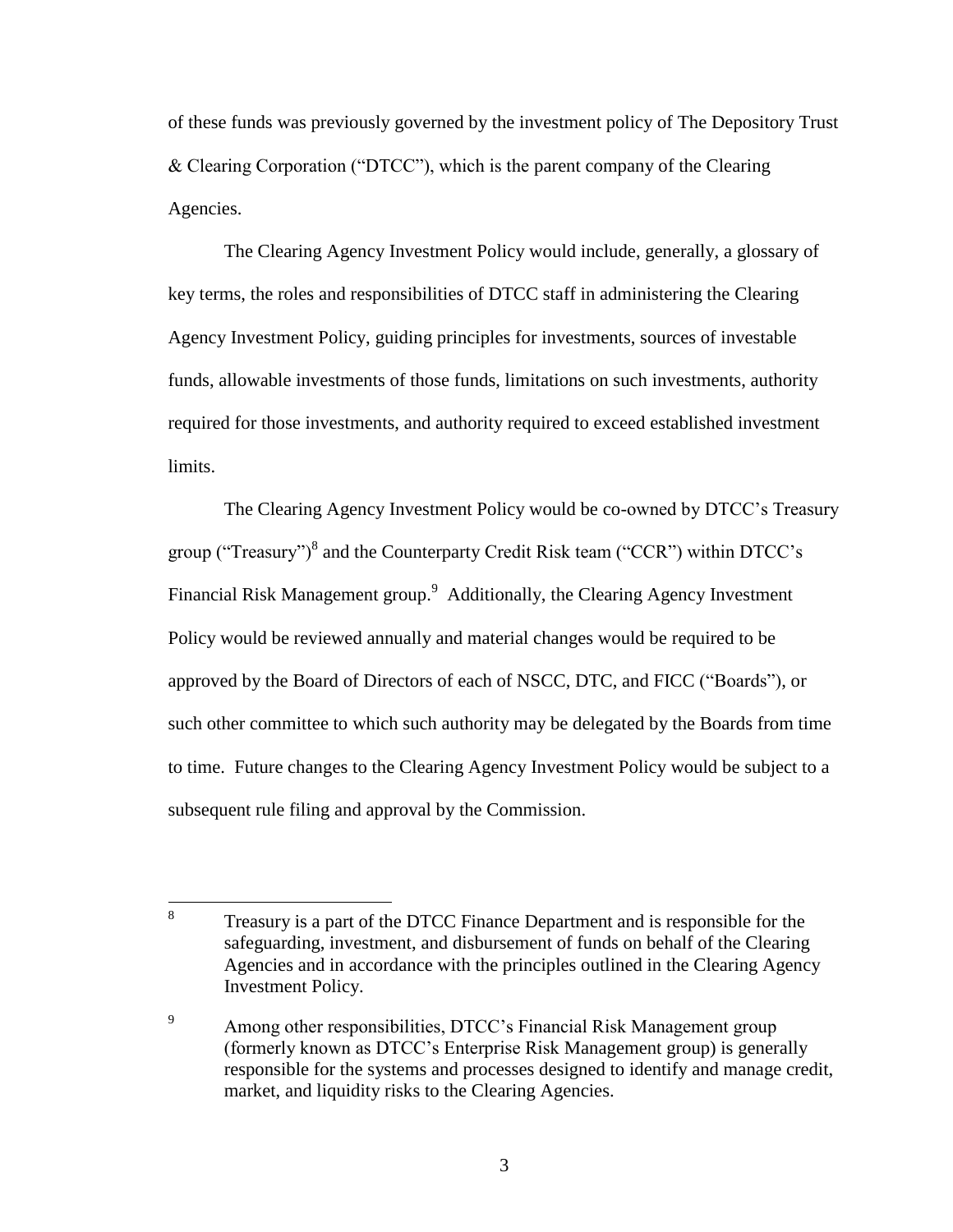Treasury would be responsible for identifying potential counterparties to investment transactions, establishing and managing investment relationships with approved investment counterparties, and making and monitoring all investment transactions with respect to the Clearing Agencies. Additionally, Treasury would be responsible for managing, monitoring, and internal reporting of investment capacity utilization relative to established aggregate investment limits.<sup>10</sup> Requests to exceed counterparty limits would be capped at a certain percent of the respective limits, as set forth in the Clearing Agency Investment Policy.

CCR would be responsible for conducting a credit review of any potential counterparty, updating those reviews on a quarterly basis, and establishing the investment limit for each counterparty approved by CCR. In conducting a credit review, CCR would evaluate the creditworthiness of counterparties based on a number of factors, including the credit ratings provided by external credit rating agencies. Counterparties generally would be required to meet a minimum external credit rating set forth in the Clearing Agency Investment Policy; however, CCR would be permitted to grant an exception to the minimum external credit rating requirement for a particular counterparty where CCR concludes that approving exposures to that counterparty would serve a valid business or investment purpose of the Clearing Agencies and the risk of loss or default to the Clearing Agencies is assessed as minimal. CCR could grant such an exception based on an assessment of the counterparty's capitalization levels, liquidity resources, earnings trends, and any other relevant information. The exception would be approved by a

4

 $10<sup>10</sup>$ All investments are subject to limits set by type of allowable investment and by counterparty. Investment limits are set at an aggregate DTCC-wide level and would apply to investments made by any of DTCC and each of its subsidiaries, including each of the Clearing Agencies.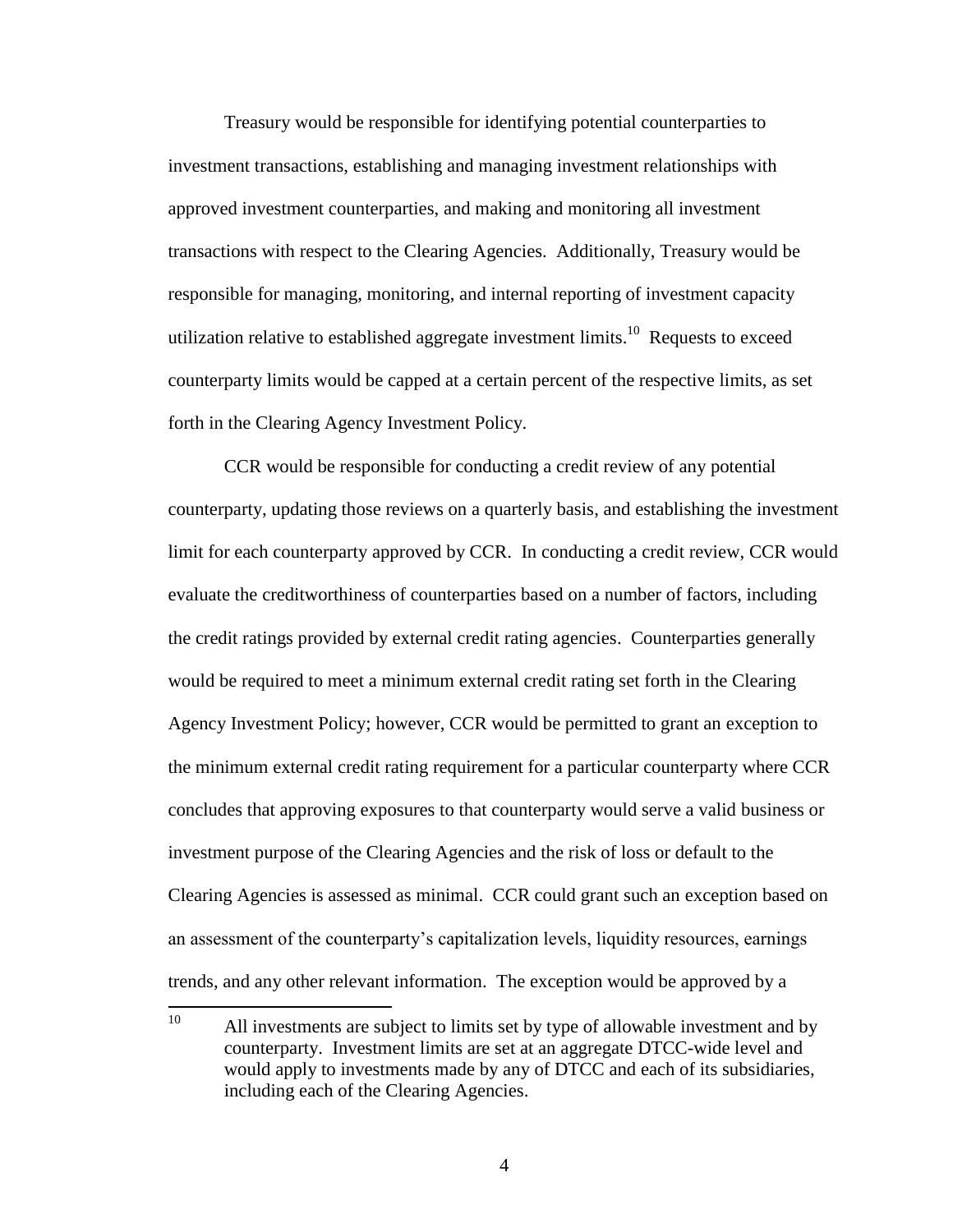Managing Director in DTCC's Financial Risk Management group in accordance with the Clearing Agency Investment Policy.

Funds invested pursuant to the Clearing Agency Investment Policy would include (i) cash deposits to the respective NSCC and FICC Clearing Funds and the DTC Participants Fund, (ii) general corporate funds of each of the Clearing Agencies, (iii) NSCC's prefunded default liquidity funds raised from the private placement of unsecured  $\text{debt}$ ,<sup>11</sup> (iv) amounts deposited with NSCC by its participants to meet Rule 15c3-3, promulgated under the Act as part of its fully-paid-for service,<sup>12</sup> (v) corporate action payments or principal and interest payments on Securities credited to the Accounts of DTC Participants that are received by DTC too late in the day or missing information needed for same-day allocation,  $^{13}$  (vi) funds collected from DTC Participants through net funds settlement and held by DTC to cover 130 percent of the market value of "short positions,"<sup>14</sup> and (vii) cash debited from Netting Members of FICC's Government Securities Division to satisfy such members' mark-to-market deficits on forward settling transactions.<sup>15</sup>

 $12$  17 CFR 240.15c3-3; see supra, note 6.

<sup>13</sup> See supra, note 6.

 $11$ See Securities Exchange Act Release No. 75730 (August 19, 2015), 80 FR 51638 (August 25, 2015) (SR-NSCC-2015-802).

<sup>&</sup>lt;sup>14</sup> In this context, "short positions" refer to Securities that have been deposited by, and credited to the Account of, a DTC Participant, pending re-registration into the name of Cede & Co., the DTC nominee, which are nevertheless permitted to be delivered to another DTC Participant; this 130 percent charge is held by DTC until the Securities are re-registered. See supra, note 6.

<sup>15</sup> See supra, note 6.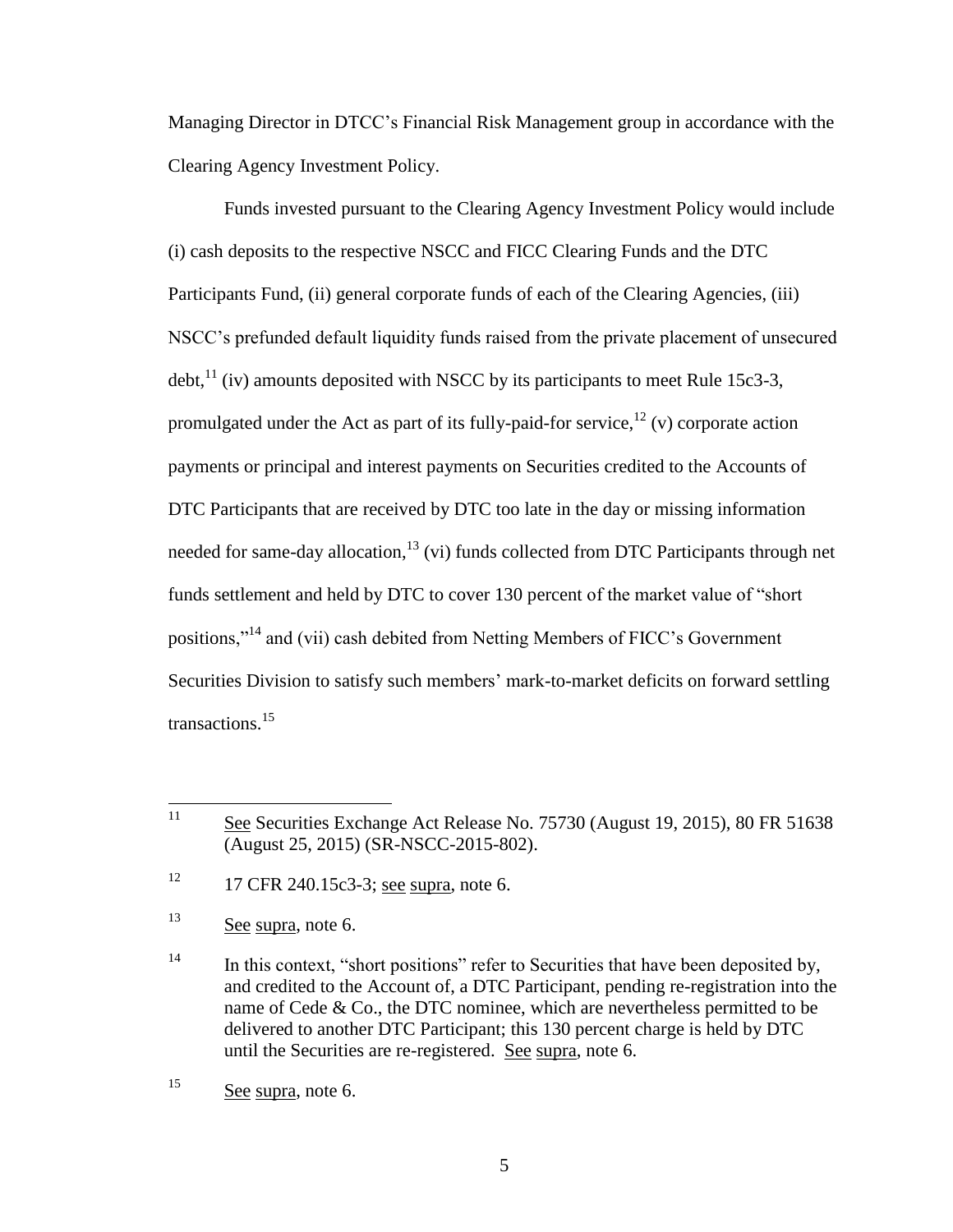The Clearing Agency Investment Policy would set forth guiding principles for the investment of funds, which include adherence to a conservative investment philosophy that places the highest priority on maximizing liquidity and avoiding risk. The guiding principles would also mandate the segregation and separation of deposits to the respective NSCC and FICC Clearing Funds and the DTC Participants Fund, so that such amounts are not commingled with each other or with other funds held by the Clearing Agencies. The guiding principles would also address the process for evaluating the credit ratings of counterparties and setting investment limits, which would be evaluated, reviewed, and approved quarterly by CCR. Finally, the guiding principles would make clear that risk of investment loss is addressed by the rules of each of the Clearing Agencies.

The Clearing Agency Investment Policy would identify permitted investments and the parameters of, and limitations on, each type of investment. In general, assets would be required to be held by regulated and creditworthy financial institution counterparties and invested in specified types of financial instruments. Permitted financial investments may include, for example, deposits with banks, including the Federal Reserve Bank of New York, collateralized reverse-repurchase agreements, direct obligations of the U.S. government, money-market mutual funds, and high-grade corporate debt.<sup>16</sup> Additionally, the Clearing Agencies would, pursuant to the Clearing Agency Investment Policy, be permitted to use general corporate funds, and only such funds, to enter into hedge transactions to manage certain corporate exposures, such as interest rate or foreign currency risk; hedge transactions would not be permitted to be engaged in for speculative purposes.

<sup>16</sup> <sup>16</sup> Only general corporate funds of a Clearing Agency would be permitted to be invested in high-grade corporate debt.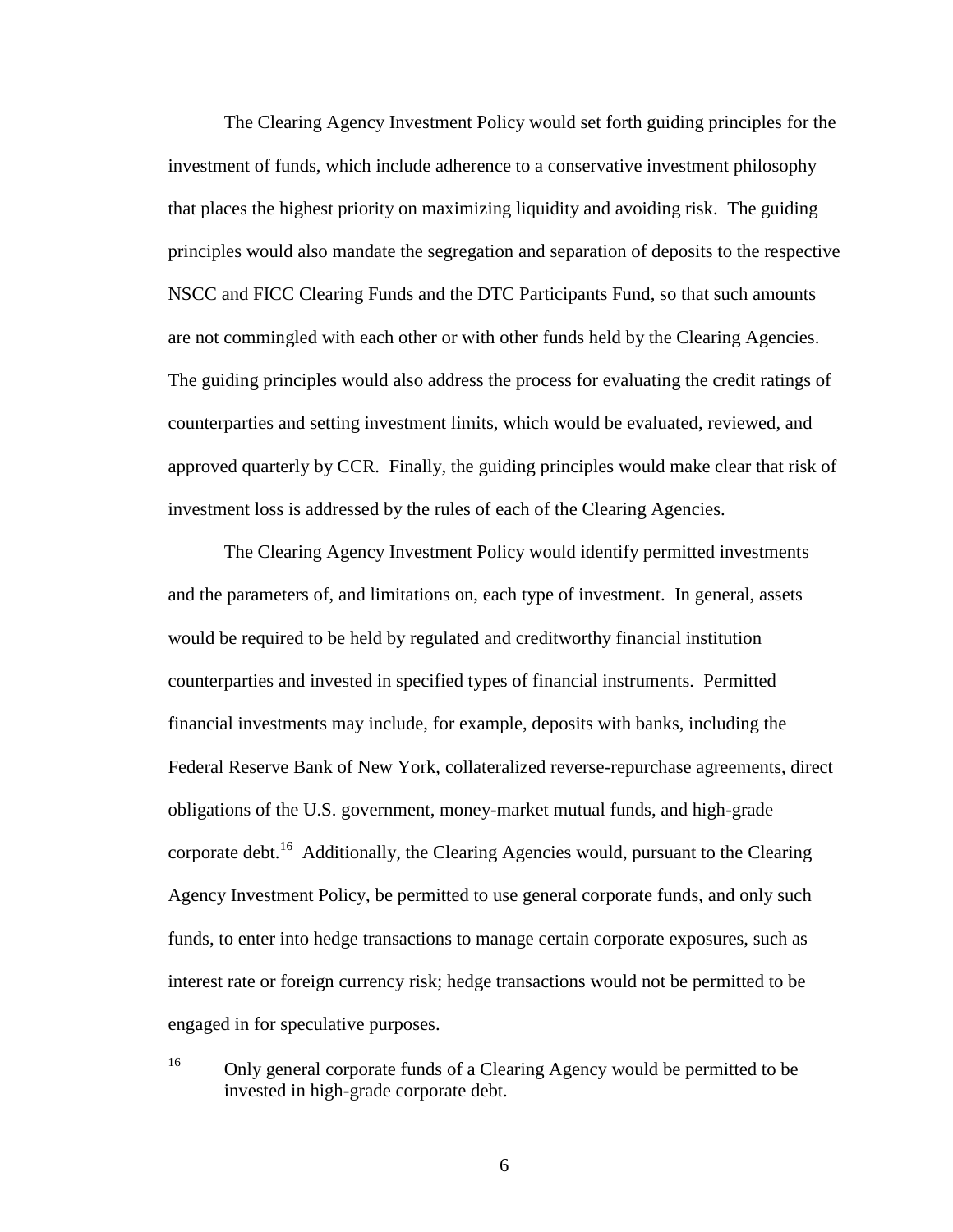Investments in collateralized reverse repurchase agreements would be secured by debt obligations of the U.S. Government or Agencies guaranteed by the U.S. Government, or by mortgage pass-through obligations issued by the Government National Mortgage Association, the Federal Home Loan Mortgage Corporation, and the Federal National Mortgage Association. Collateral posted by a counterparty to a reverse repurchase agreement (whether securities or a combination of securities and cash) would be required to have a market value equal to 102 percent or greater of the cash invested. Investments would also be permitted in money market mutual funds that have a credit rating from one or more recognized rating agencies. All permitted investments would be short-term and readily accessible for liquidity, should the need arise, minimizing market risk.

#### Notice of Filing of Amendments No. 1

In Amendments No.1, the Clearing Agencies make a technical correction to the proposed Clearing Agency Investment Policy. The originally filed Clearing Agency Investment Policy referenced a pending request for no action relief with the Commission regarding how NSCC would invest funds in its Fully-Paid-For Account. On December 1, 2016, the Division of Trading and Markets staff ("Division") took a no-action position regarding how NSCC could invest funds in its Fully-Paid-For Account.<sup>17</sup> As such, Amendments No. 1 would amend the Clearing Agency Investment Policy to reflect that the Division took a no action position.

<sup>17</sup> See NSCC, SEC No-Action Letter (December 1, 2016), available at https://www.sec.gov/divisions/marketreg/mr-noaction/2016/national-securitiesclearing-corporation-120116.pdf.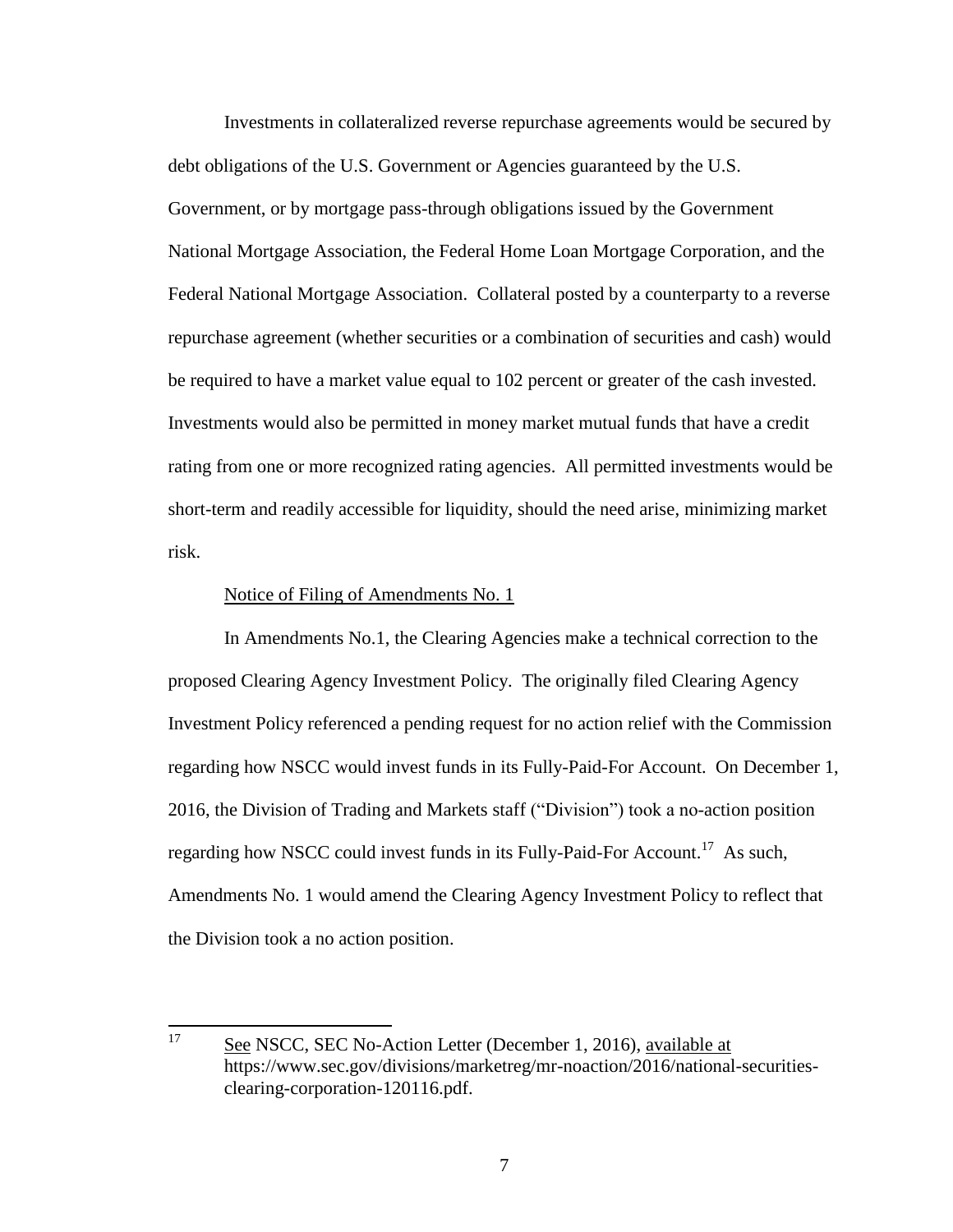### II. Discussion and Commission Findings

Section 19(b)(2)(C) of the Act<sup>18</sup> directs the Commission to approve a proposed rule change of a self-regulatory organization if it finds that such proposed rule change is consistent with the requirements of the Act and rules and regulations thereunder applicable to such organization. The Commission believes the Proposed Rule Changes, as modified by Amendments No. 1, are consistent with Section 17A(b)(3)(F) of the Act and Rule  $17\text{Ad}-22\text{d}(3)$ , <sup>19</sup> as described below.

### A. Consistency with Section 17A(b)(3)(F)

Section  $17A(b)(3)(F)$  of the Act requires, in part, that the rules of a clearing agency be designed to promote the prompt and accurate clearance and settlement of securities transactions, to assure the safeguarding of securities and funds which are in the custody or control of the Clearing Agency or for which it is responsible, and, in general, to protect investors and the public interest. $^{20}$ 

As described above, the investment guidelines and governance procedures set forth in the Clearing Agency Investment Policy would adhere to a conservative investment philosophy that places the highest priority on maximizing liquidity and avoiding risk to the funds in the custody of the Clearing Agencies. The Clearing Agency Investment Policy would require the segregation of funds of each Clearing Agency, including by fund type, to help ensure that the funds of one Clearing Agency would be protected from the risk of default of another Clearing Agency. Further, the Clearing

<sup>19</sup> 15 U.S.C. 78q-1(b)(3)(F); 17 C.F.R. § 240.17Ad-22(d)(3).

<sup>18</sup> <sup>18</sup> 15 U.S.C. 78s(b)(2)(C).

<sup>&</sup>lt;sup>20</sup> 15 U.S.C. 78q-1(b)(3)(F).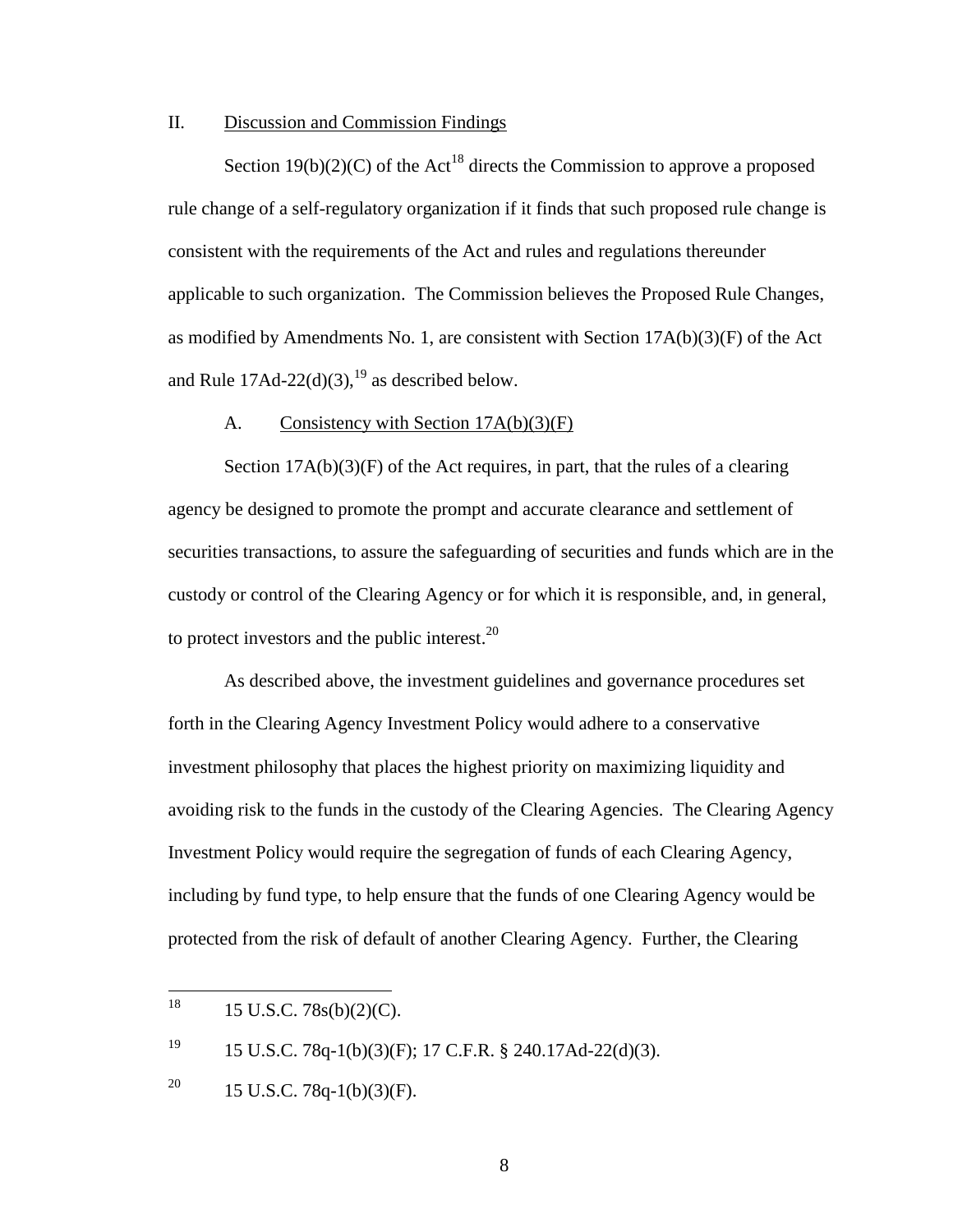Agency Investment Policy would require that each Clearing Agency invest its funds in instruments with minimal credit, market, and liquidity risks. For instance, excluding the general corporate funds of the Clearing Agencies, funds could only be invested in collateralized reverse-repurchase agreements, U.S. government debt, certain money market mutual funds, or deposited at a bank, such as the Federal Reserve Bank of New York. Additionally, the Clearing Agency Investment Policy also would require that the Clearing Agencies evaluate the credit risk of investment counterparties to help mitigate exposure of the funds to an investment counterparty default. Similarly, the Clearing Fund Investment Policy would establish investment limits by counterparty, as well as investment type, which would also help limit the Clearing Agencies' exposure to any single investment counterparty and, thus, limit potential losses of investments if a counterparty would default.

Because the Clearing Fund Investment Policy would adhere to a conservative investment philosophy that places a premium on maximizing liquidity and avoiding risk, the invested funds should be readily available to promptly facilitate end-of-day settlement, including in the event of a default by a member of a Clearing Agency. Therefore, the Clearing Agency Investment Policy would help assure the safeguarding of securities and funds in the custody and control of the Clearing Agencies, which, in turn, helps promote the prompt and accurate clearance and settlement of securities transactions by the Clearing Agencies. Likewise, the safeguarding of securities and funds in the Clearing Agencies control would further the protection of investors and the public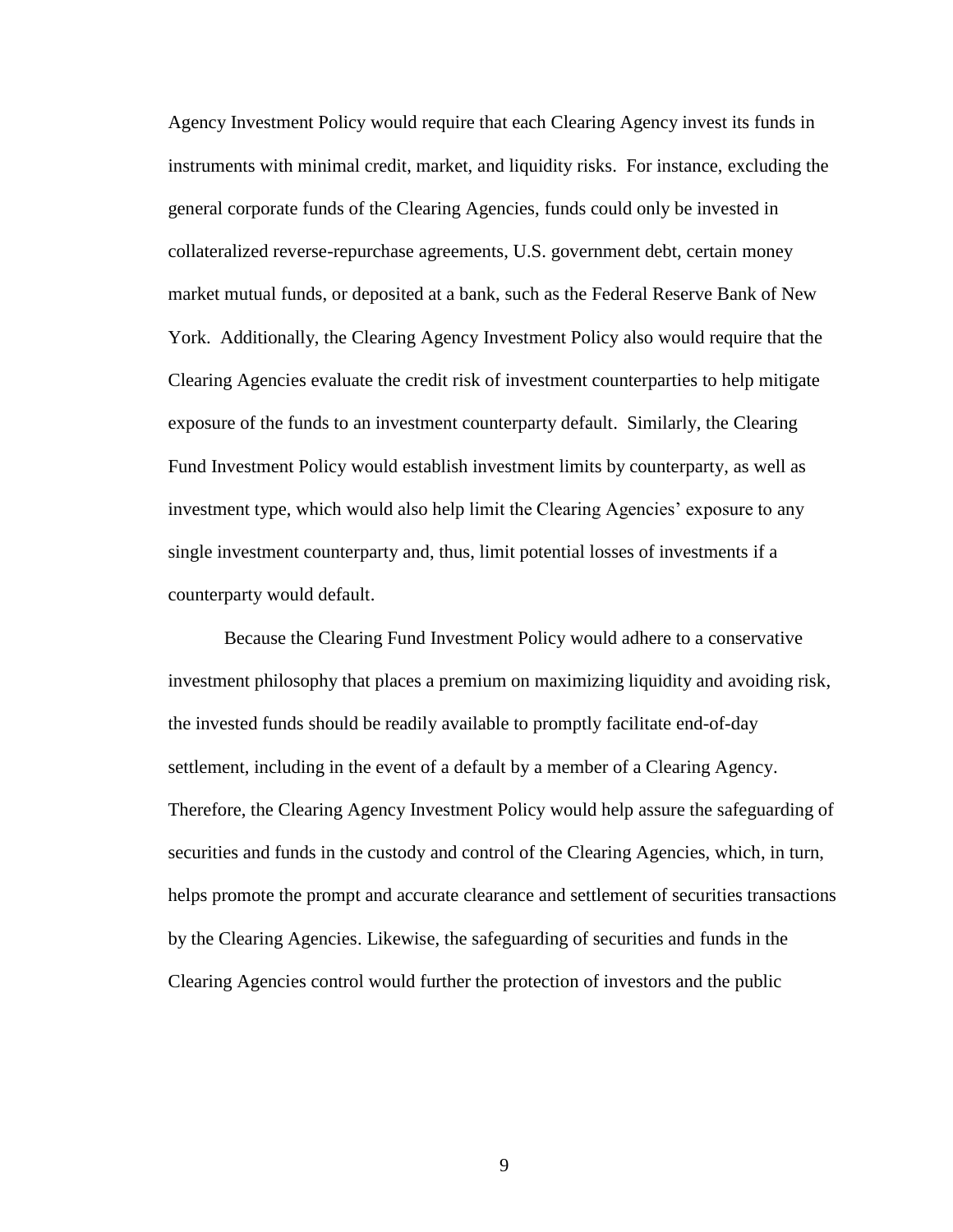interest by ensuring that trades are settled even in the event of a default by a member of a Clearing Agency, consistent with Section  $17A(b)(3)(F)$  of the Act.<sup>21</sup>

#### B. Consistency with Rule 17Ad-22(d)(3)

Rule  $17\text{Ad}-22\text{d}(3)$ , promulgated under the Act, requires a clearing agency to establish, implement, maintain and enforce written policies and procedures reasonably designed to hold assets in a manner that minimizes risk of loss or delay in its access to them and to invest assets in instruments with minimal credit, market and liquidity risks. $^{22}$ As stated above, the Clearing Agency Investment Policy would follow a conservative investment philosophy, placing the highest priority on maximizing liquidity and avoiding risk of loss. The Clearing Agency Investment Policy would require the segregation of funds of each Clearing Agency, necessitate the use of external credit ratings in the evaluation of counterparties where non-general corporate funds are invested, and establish investment limits by counterparty as well as investment type. Further, the Clearing Agency Investment Policy would require that each Clearing Agency invest its funds in instruments with minimal credit, market, and liquidity risks. As such, the Clearing Agency Investment Policy is consistent with the requirements of Rule 17Ad- $22(d)(3)$ , promulgated under the Act.<sup>23</sup>

III. Solicitation of Comments on Amendments No. 1

Interested persons are invited to submit written data, views, and arguments concerning Amendments No. 1 to File Numbers SR-DTC-2016-007, SR-FICC-2016-005,

<sup>21</sup> Id.

<sup>&</sup>lt;sup>22</sup> 17 CFR 240.17Ad-22(d)(3).

<sup>23</sup> Id.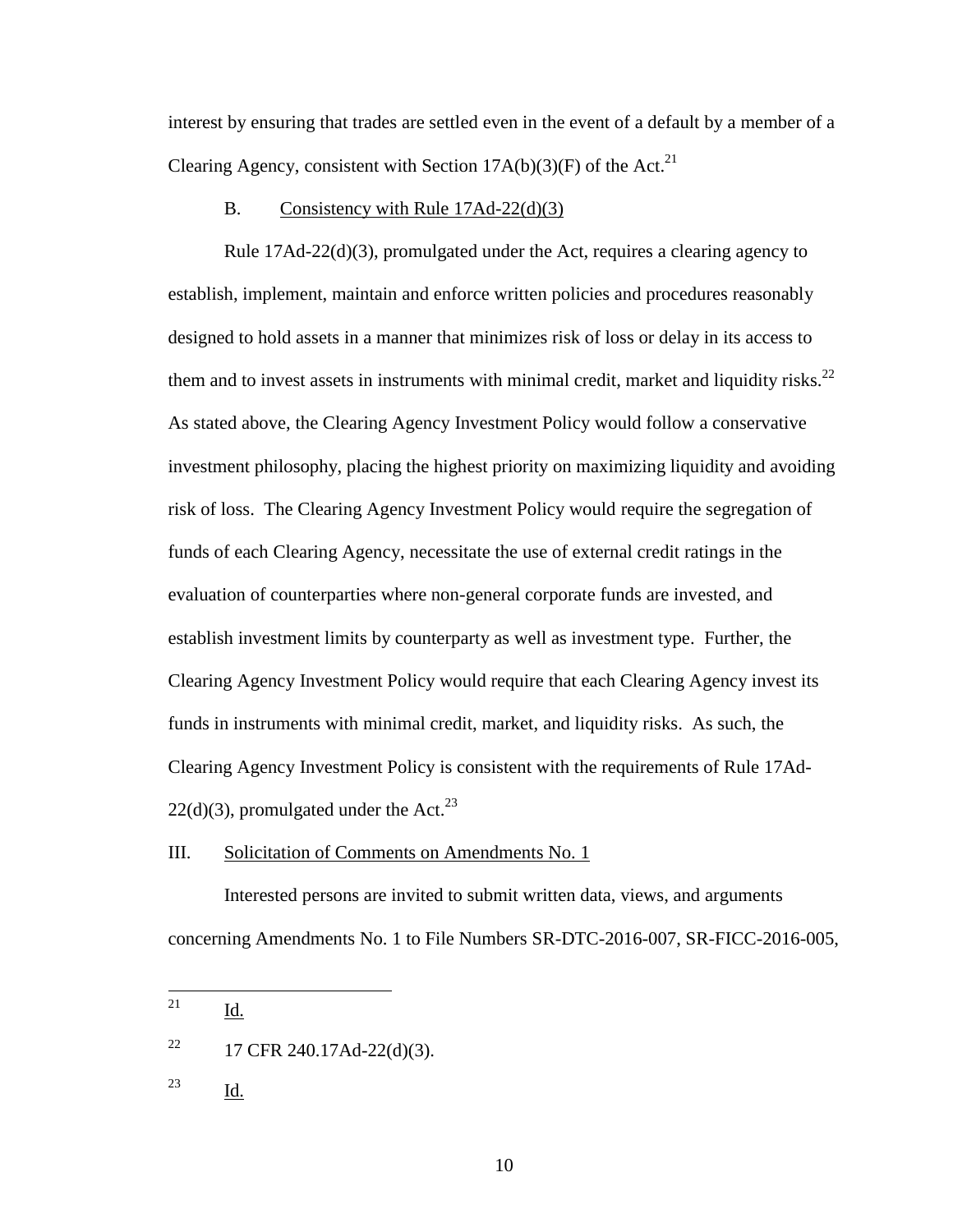and SR-NSCC-2016-003, including whether Amendments No. 1 are consistent with the Act. Comments may be submitted by any of the following methods:

#### Electronic Comments:

- Use the Commission's Internet comment form (http://www.sec.gov/rules/sro.shtml); or
- Send an e-mail to rule-comments@sec.gov. Please include File Number SR-DTC-2016-005, SR-FICC-2016-005, or SR-NSCC-2016-003 on the subject line.

#### Paper Comments:

• Send paper comments in triplicate to Secretary, Securities and Exchange Commission, 100 F Street, NE, Washington, DC 20549.

All submissions should refer to File Number SR-DTC-2016-007, SR-FICC-2016-005, or SR-NSCC-2016-003. The file number should be included on the subject line if e-mail is used. To help the Commission process and review your comments more efficiently, please use only one method. The Commission will post all comments on the Commission's Internet website (http://www.sec.gov/rules/sro.shtml). Copies of the submission, all subsequent amendments, all written statements with respect to the Proposed Rule Changes that are filed with the Commission, and all written communications relating to the Proposed Rule Changes between the Commission and any person, other than those that may be withheld from the public in accordance with the provisions of 5 U.S.C. 552, will be available for website viewing and printing in the Commission's Public Reference Room, 100 F Street, NE, Washington, DC 20549 on official business days between the hours of 10:00 a.m. and 3:00 p.m. Copies of the filings also will be available for inspection and copying at the principal office of DTCC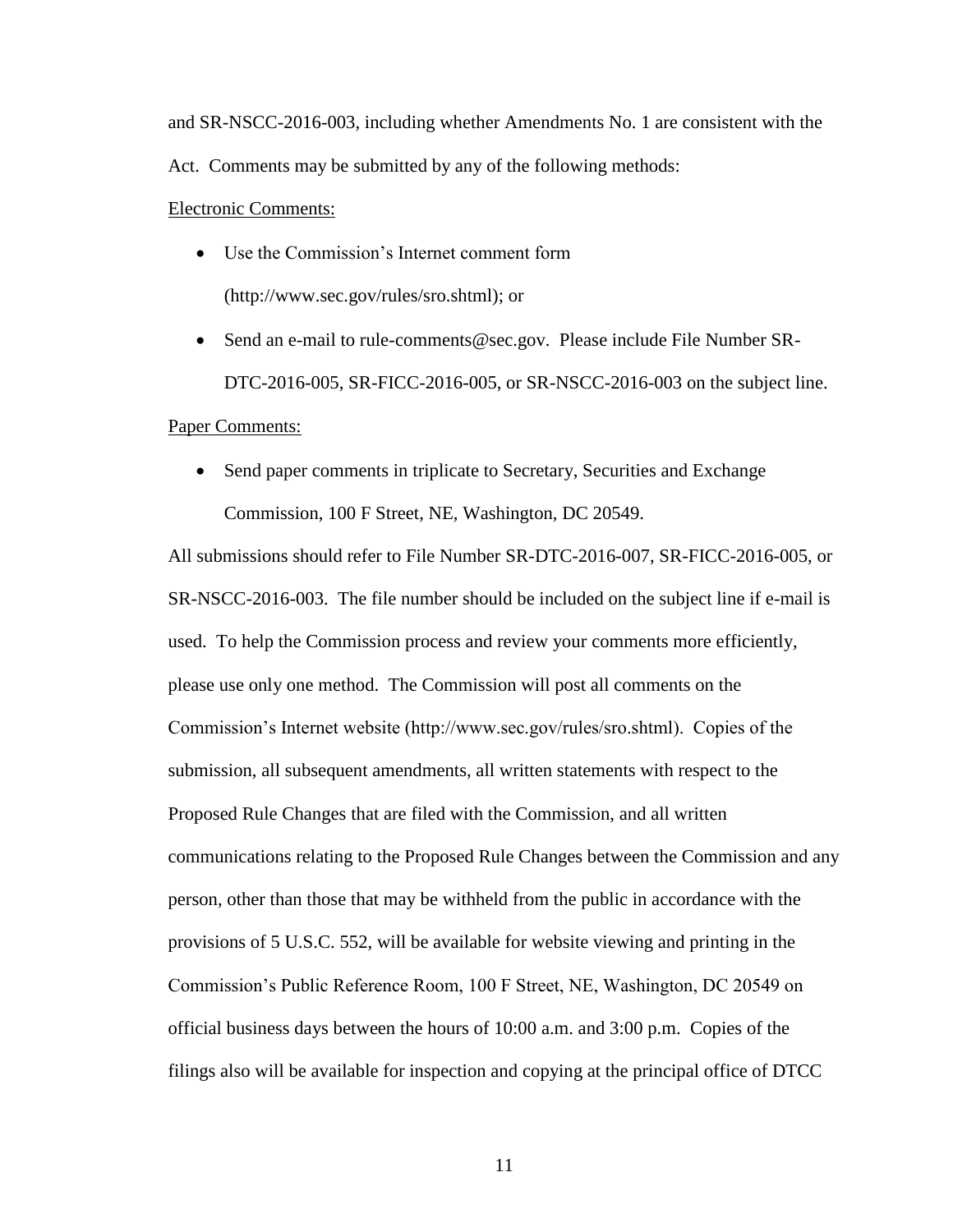and on DTCC's website (http://dtcc.com/legal/sec-rule-filings.aspx). All comments received will be posted without change; the Commission does not edit personal identifying information from submissions. You should submit only information that you wish to make available publicly. All submissions should refer to File Number SR-DTC-2016-007, SR-FICC-2016-005, or SR-NSCC-2016-003 and should be submitted on or before [insert date 15 days from publication in the Federal Register].

# IV. Accelerated Approval of the Proposed Rule Changes, as Modified by Amendments No. 1

The Commission, pursuant to Section 19(b)(2) of the Act,<sup>24</sup> finds good cause to approve the Proposed Rule Changes, as modified by Amendments No. 1, prior to the thirtieth day after the date of publication of Amendments No. 1 in the Federal Register. In Amendments No.1, the Clearing Agencies make a technical correction to the Clearing Agency Investment Policy. The originally filed Clearing Agency Investment Policy referenced a pending request for no action relief with the Commission regarding how NSCC would invest funds in its Fully-Paid-For Account. On December 1, 2016, the Division took a no-action position regarding how NSCC could invest funds in its Fully-Paid-For Account.<sup>25</sup> As such, Amendments No. 1 would amend the Clearing Agency Investment Policy to reflect the Division's position.

As discussed more fully above, the Commission finds that the Proposed Rule Changes, as modified by Amendments No. 1, will establish a Clearing Agency

<sup>24</sup> 15 U.S.C. 78s(b)(2).

 $\frac{25}{25}$  See NSCC, SEC No-Action Letter (December 1, 2016), available at https://www.sec.gov/divisions/marketreg/mr-noaction/2016/national-securitiesclearing-corporation-120116.pdf.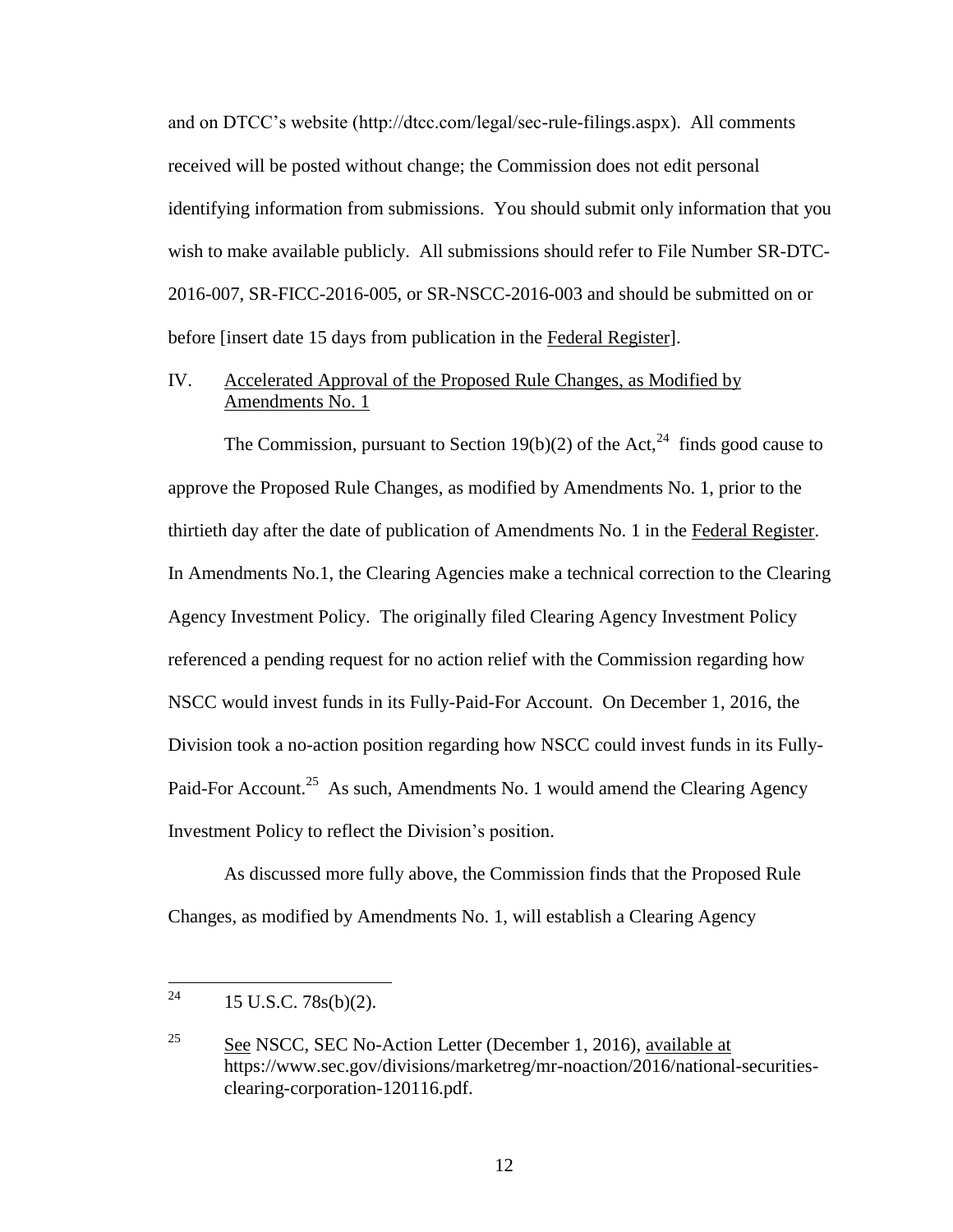Investment Policy that adheres to a conservative investment philosophy that places the highest priority on maximizing liquidity and avoiding risk to the funds in the custody of the Clearing Agencies, thereby promoting the prompt and accurate clearance and settlement of securities, consistent with Section  $17A(b)(3)(F)$  of the Act, cited above. The Commission also finds, as discussed above, that via the Proposed Rule Changes, as modified by Amendments No. 1, NSCC will hold the described funds in a manner that minimizes the risk of loss or delay in access to them and will invest the funds in instruments with minimal credit, market and liquidity risks, consistent with Rule 17Ad- $22(d)(3)$  of the Act, cited above. Additionally, the Commission finds that Amendments No. 1 only made a technical, non-substantive change to the Investment Policy as originally proposed. Accordingly, the Commission finds good cause for approving the Proposed Rule Changes, as modified by Amendments No. 1, on an accelerated basis, pursuant to Section 19(b)(2) of the Act.<sup>26</sup>

## V. Conclusion

On the basis of the foregoing, the Commission finds that the Proposed Rule Changes, as modified by Amendments No. 1, are consistent with the requirements of the Act and in particular with the requirements of Section 17A of the  $Act^{27}$  and the rules and regulations thereunder.

IT IS THEREFORE ORDERED, pursuant to Section 19(b)(2) of the Act, that

<sup>26</sup> <sup>26</sup> 15 U.S.C. 78s(b)(2).

 $^{27}$  15 U.S.C. 78q-1.